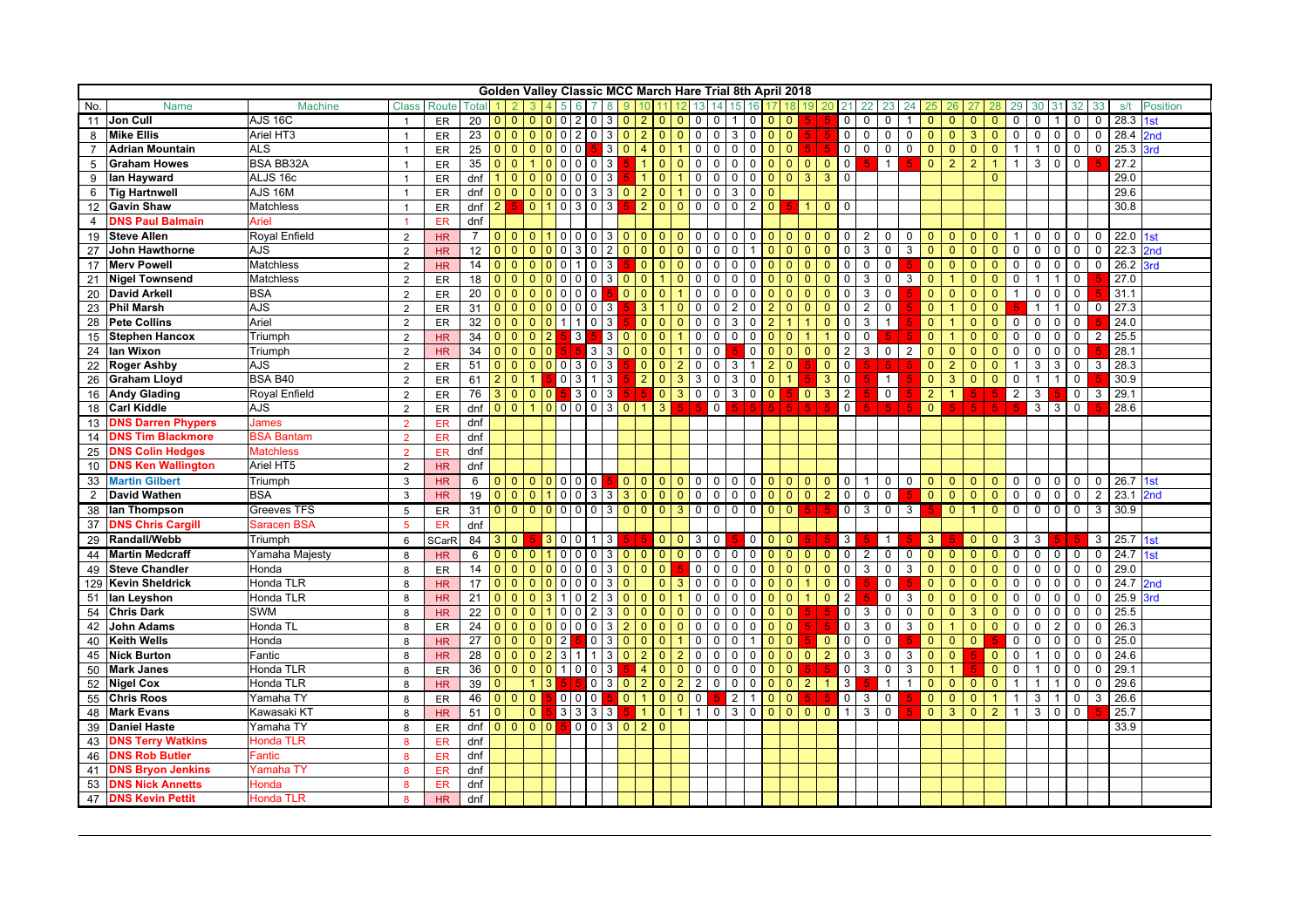| No. | <b>Name</b>                                | <b>Machine</b>                           | <b>Class</b> | Route          | Total          |                       |                                        |                 |                                                 |                                               |              |                                  |                                  |                                  |                                |                                          |                              |                                |                              |                      | 22             | 23               |                |                            |                |                                  |                                  |              |                |                | 32             | 33             | s/t          | <b>Position</b> |
|-----|--------------------------------------------|------------------------------------------|--------------|----------------|----------------|-----------------------|----------------------------------------|-----------------|-------------------------------------------------|-----------------------------------------------|--------------|----------------------------------|----------------------------------|----------------------------------|--------------------------------|------------------------------------------|------------------------------|--------------------------------|------------------------------|----------------------|----------------|------------------|----------------|----------------------------|----------------|----------------------------------|----------------------------------|--------------|----------------|----------------|----------------|----------------|--------------|-----------------|
|     | 76 Nathan Pekala                           | Kawasaki KDX                             | 9            | ER             | $\overline{7}$ | $01$ 0                | $\mathbf{0}$                           |                 | 0<br>0                                          | 0                                             |              |                                  | $\Omega$                         | 0                                | 0                              | 0<br>0                                   |                              | 0                              | 0                            |                      |                | 0                |                | $\Omega$                   | 0              | $\mathbf{0}$                     | $\mathbf{0}$                     | 0            | 0              | 0              | 0              | $\mathbf 0$    | 22.8         |                 |
|     | 110 Dave Cottle                            | AJP UltraPassar                          | 9            | HR             | 8              | $\Omega$              | $\overline{0}$<br>$\Omega$             |                 | $\overline{0}$<br>$\Omega$                      | $\mathbf 0$                                   |              |                                  | $\Omega$                         | 0                                | $\mathbf 0$                    | $\mathbf 0$                              |                              | $\overline{0}$                 | $\Omega$<br>$\Omega$         | 0                    | 3              | 0                | 0              |                            |                | $\mathbf{0}$                     | $\Omega$                         | $\mathbf 0$  | 0              | $\Omega$       | 0              |                | 22.2         | 2nd             |
|     | 102 John Roberts                           | Gas Gas Pampera                          | 9            | <b>HR</b>      | 9              | 0 <sup>1</sup>        | $\overline{0}$                         | 0 <sup>10</sup> | $\overline{0}$                                  | $\mathbf 0$<br>3                              | $\Omega$     | $\Omega$                         | $\Omega$                         | $\mathbf 0$                      | $\mathbf 0$                    | $\Omega$<br>$\mathbf 0$                  | $\mathbf{0}$                 | $\mathbf{0}$                   | $\mathbf{0}$<br>$\mathbf{0}$ | 0                    |                | $\mathbf 0$      | $\overline{2}$ | $\Omega$                   | $\Omega$       | $\mathbf{0}$                     | $\mathbf{0}$                     | $\mathbf 0$  | $\mathbf 0$    | $\mathbf 0$    | $\mathbf 0$    | $\overline{2}$ | 23.2         | <b>Srd</b>      |
| 3   | <b>Neil Turner</b>                         | Beta                                     | 9            | ER             | 9              | $\mathbf{0}$          | $\Omega$<br>l O                        |                 | $\overline{0}$<br>$\Omega$                      | $\mathbf 0$<br>3                              | $\Omega$     | $\Omega$                         | $\Omega$                         | 0<br>$\Omega$                    | $\Omega$                       | $\Omega$<br>$\Omega$                     | $\Omega$                     | $\Omega$                       | $\Omega$                     | $\Omega$             | $\Omega$       | $\mathbf 0$      |                | $\Omega$                   | $\Omega$       | $\Omega$                         | $\Omega$                         | $\Omega$     | $\Omega$       | $\Omega$       | $\Omega$       | 0              | 24.5         |                 |
|     | 133 Kevin Stannard                         | Gas Gas Pampera                          | 9            | HR             | 11             | $\mathbf{0}$          | $\overline{0}$<br>$\overline{0}$       |                 |                                                 |                                               |              | $\Omega$                         | $\Omega$                         | 0                                | $\Omega$                       | $\Omega$<br><sup>0</sup>                 |                              | $\Omega$                       | $\Omega$                     | 0                    | 3              | 0                | $\overline{2}$ | $\Omega$                   |                | $\mathbf{0}$                     | $\Omega$                         | $\Omega$     | $\Omega$       |                |                | 0              | 30.1         |                 |
|     | 66 Michael Hughes                          | Gas Gas Pampera                          | 9            | HR             | 12             | $\Omega$              | $\overline{0}$<br>$\overline{0}$       |                 | 0<br>0                                          | 0                                             |              | $\mathbf{0}$                     | $\Omega$                         | 0                                | $\Omega$                       | $\Omega$<br>0                            |                              | $\Omega$                       | $\Omega$                     | 0                    |                | 0                | 3              | $\Omega$                   | $\Omega$       | $\mathbf{0}$                     | $\mathbf{0}$                     | $\mathbf 0$  | 0              | $\Omega$       | $\mathbf 0$    | $\mathbf 0$    | 23.1         |                 |
| 61  | John Edmunds                               | Gas Gas Pampera                          | 9            | ER             | 13             | $\Omega$              | $\Omega$<br>l o                        |                 | $\Omega$                                        | $\Omega$                                      | $\Omega$     | $\Omega$                         | $\Omega$                         | 0                                | $\Omega$                       | $\Omega$<br>$\Omega$                     |                              | $\Omega$                       | $\Omega$                     | $\Omega$             | 3              | $\mathbf 0$      | 3              | $\Omega$                   |                | $\Omega$                         | $\Omega$                         | $\Omega$     | $\Omega$       |                | $\Omega$       |                | 25.0         |                 |
|     | 94 Roger Brain                             | Gas Gas Pampera                          | 9            | <b>HR</b>      | 15             | 0 <sup>1</sup>        | $\overline{0}$                         |                 | $\Omega$<br>2                                   | $\Omega$                                      | $\Omega$     | $\Omega$                         | $\Omega$                         | 0<br>$\Omega$                    | $\mathbf 0$                    | $\mathbf 0$<br>$\Omega$                  | $\Omega$                     | $\overline{0}$                 | $\Omega$<br>$\mathbf{0}$     | 0                    | 3              | $\mathbf 0$      |                | $\Omega$                   | $\Omega$       | $\Omega$                         | $\mathbf{0}$                     | $\mathbf 0$  | $\Omega$       | $\Omega$       | $\mathbf 0$    |                | 21.3         |                 |
|     | 101 Stuart Thatcher                        | <b>KTM Freeride</b>                      | 9            | <b>HR</b>      | 15             |                       | $\overline{0}$<br>$\overline{0}$       |                 | $\Omega$                                        | $\mathbf 0$                                   |              | $\Omega$                         | $\Omega$                         | 0                                | $\Omega$                       | $\mathbf 0$                              |                              | 0                              | $\Omega$<br>0                |                      | 3              | 0                | $\mathbf 0$    | $\Omega$                   | $\Omega$       | $\mathbf{0}$                     | $\Omega$                         | $\mathbf 0$  |                | $\Omega$       | $\Omega$       | $\overline{2}$ | 22.9         |                 |
| 84  | <b>Nick Worgan</b>                         | <b>KTM Freeride</b>                      | 9            | ER             | 15             | 0 <sup>0</sup>        | $\overline{0}$                         | $\Omega$        | $\overline{0}$<br>0                             | $\mathbf 0$                                   |              | $\Omega$                         | $\Omega$                         | 0                                | 0                              | $\mathbf 0$<br>$\Omega$                  |                              | $\Omega$                       | 3<br>0                       | 0                    | 3              | 0                |                | $\mathbf{0}$               | $\Omega$       | $\mathbf{0}$                     | $\Omega$                         | $\mathbf 0$  |                | $\Omega$       | 0              | 0              | 23.3         |                 |
| 98  | <b>Kim Beeney</b>                          | Gas Gas Pampera                          | 9            | <b>HR</b>      | 16             | $\Omega$              | $\overline{0}$<br>l 0                  |                 | 0                                               | $\mathbf 0$<br>3                              | $\Omega$     | $\Omega$                         | $\mathbf{0}$                     | $\Omega$                         | $\Omega$                       | $\mathbf 0$<br>$\Omega$                  |                              | $\Omega$                       | $\Omega$<br>$\Omega$         | $\Omega$             | 3              |                  |                | $\Omega$                   | $\Omega$       | $\Omega$                         | $\Omega$                         | $\Omega$     |                | $\Omega$       | $\Omega$       | 0              | 24.8         |                 |
|     | 70 Nigel Davies                            | Gas Gas Pampera                          | 9            | ER             | 16             | $01$ 0                | $\overline{0}$                         | 0 <sup>0</sup>  | $\mathbf 0$                                     | $\mathbf 0$<br>3                              | $\Omega$     | $\mathbf{0}$                     | $\mathbf{0}$                     | 0                                | $\mathbf 0$                    | $\mathbf 0$<br>$\Omega$                  |                              | $\Omega$                       | $\Omega$<br>$\Omega$         |                      |                | 0                | 2              | $\Omega$                   |                | $\mathbf{0}$                     | $\Omega$                         |              | $\Omega$       | $\Omega$       | $\Omega$       |                | 25.8         |                 |
| 64  | <b>Joe Bendall</b>                         | Gas Gas Pampera                          | 9            | HR             | 17             | $\Omega$              | $\mathbf{0}$                           | $\Omega$        | $\overline{0}$<br>$\mathbf 0$                   | $\mathbf 0$                                   | $\Omega$     |                                  | $\Omega$                         | $\Omega$<br>0                    | $\Omega$                       | $\mathbf 0$                              |                              | $\overline{0}$                 | 3<br>$\overline{0}$          | $\Omega$             | 3              | $\mathbf 0$      |                | $\Omega$                   | $\Omega$       | $\Omega$                         | $\Omega$                         | $\mathbf 0$  | $\Omega$       | $\Omega$       | 0              | $\mathbf 0$    | 22.6         |                 |
|     | 87 Andy Foot                               | Gas Gas Pampera                          | 9            | <b>HR</b>      | 18             | 0 <sup>1</sup>        | $\mathbf{0}$                           | $\overline{2}$  | $\mathbf{1}$                                    | 0<br>3                                        | $\mathbf{0}$ | $\mathbf{0}$                     | $\mathbf{0}$                     | 0                                | 0                              | $\Omega$<br>$\mathbf 0$                  |                              | 0                              | O                            |                      | 3              | 0                | $\mathbf{1}$   | $\Omega$                   |                | $\mathbf{0}$                     | $\mathbf{0}$                     | $\mathbf 0$  | $\Omega$       | $\Omega$       | $\mathbf 0$    | 3              | 26.0         |                 |
| 81  | <b>Glyn Smith</b>                          | Gas Gas Pampera                          | 9            | H <sub>R</sub> | 20             | 0 <sup>1</sup>        | $\mathbf{0}$                           | $\Omega$        | $\mathbf{1}$<br>$\mathbf{1}$                    | $\Omega$                                      |              |                                  |                                  | 0                                | $\mathbf 0$                    | 0                                        |                              | 0                              | $\Omega$<br>$\Omega$         | $\Omega$             | 3              | $\mathbf 0$      |                | $\Omega$                   | $\Omega$       | $\Omega$                         | $\mathbf{0}$                     | $\mathbf 0$  | $\Omega$       | $\Omega$       | $\mathbf 0$    | $\mathbf{0}$   | 24.6         |                 |
| 86  | <b>Steve Grinter</b>                       | Honda XTL                                | 9            | ER             | 20             | 0 <sup>1</sup>        | $\Omega$                               |                 | $\Omega$                                        | $\mathbf 0$                                   | $\Omega$     | $\Omega$                         | $\Omega$                         | $\overline{2}$<br>$\mathbf 0$    | $\mathbf 0$                    | $\mathbf 0$<br>$\Omega$                  |                              | $\overline{0}$                 | $\Omega$                     | $\Omega$             | -1             | 0                |                | $\Omega$                   | $\Omega$       | $\mathbf{0}$                     | $\Omega$                         | $\mathbf 0$  | $\Omega$       | $\Omega$       | $\mathbf 0$    | $\mathbf 0$    |              |                 |
|     | 105 Rob Pike                               | Honda CRF                                | 9            | <b>HR</b>      | 23             | 0 <sup>0</sup>        | $\overline{0}$                         |                 | 0                                               | $\mathbf 0$                                   |              |                                  | $\Omega$                         | $\Omega$<br>0                    | $\mathbf 0$                    | 0                                        |                              | 0                              | $\mathbf{0}$<br>$\Omega$     | 0                    | 3              | 0                | 3              | $\mathbf{0}$               | $\Omega$       | $\mathbf{0}$                     | $\Omega$                         | $\mathbf 0$  | 0              | 0              | 0              | $\mathbf 0$    | 25.6         |                 |
| 96  | <b>Richard Beale</b>                       | Honda CRF                                | 9            | ER             | 24             | $\Omega$              | $\overline{0}$<br>l 0                  | $\mathbf{0}$    | $\overline{0}$<br>$\mathbf{0}$                  | $\mathsf 0$<br>3                              |              | $\mathbf{0}$                     | $\mathbf{0}$                     | $\mathsf{O}$<br>$\Omega$         | $\mathbf 0$                    | $\mathsf 0$<br>3                         | $\Omega$                     | $\mathbf{0}$                   | $\mathbf{0}$<br>3            | $\mathbf 0$          | 3              | 0                |                | $\mathbf{0}$               | $\Omega$       |                                  | $\Omega$                         | $\mathbf 0$  | $\Omega$       |                | $\mathbf 0$    |                | 23.9         |                 |
|     | 77 Graham Smith                            | <b>KTM Freeride</b>                      | 9            | ER             | 24             | 0 <sup>1</sup>        | $\overline{0}$                         |                 | $\Omega$                                        | $\Omega$                                      |              | $\Omega$                         | $\Omega$                         | 0                                | $\mathbf 0$                    | $\mathbf 0$<br>3                         |                              | $\Omega$                       | $\Omega$                     | $\Omega$             | 3              | 0                | 3              | $\Omega$                   |                | $\Omega$                         | $\Omega$                         | $\Omega$     |                | $\Omega$       | $\Omega$       | 0              | 28.3         |                 |
|     | 71 Craig Talbot                            | Gas Gas Pampera                          | 9            | HR.            | 26             | 0 <sup>1</sup>        | $\overline{0}$                         |                 |                                                 | 3                                             |              | $\Omega$                         | $\Omega$                         | 0                                | $\mathbf 0$                    | $\mathbf 0$                              |                              | $\Omega$                       | $\Omega$<br>$\Omega$         | $\mathbf{1}$         | 3              | $\mathbf 0$      | 3              | $\Omega$                   | $\Omega$       | $\Omega$                         | $\mathbf{0}$                     | $\mathbf 0$  | $\Omega$       | $\Omega$       | $\overline{2}$ | $\Omega$       | 22.4         |                 |
|     | 100 Keith Worden                           | <b>Beta Alp</b>                          | 9            | ER             | 26             | 0 <sup>1</sup>        | $\overline{0}$                         | $\Omega$        | $\overline{0}$<br>$\Omega$                      | $\mathbf 0$                                   |              | $\Omega$                         | $\mathbf{0}$                     | $\mathsf{O}$                     | $\mathbf 0$                    | $\Omega$<br>$\mathbf 0$                  |                              | $\Omega$                       | $\mathbf{0}$<br>$\Omega$     | $\mathbf 0$          |                | 0                |                | $\Omega$                   | $\Omega$       | $\mathbf{0}$                     | $\mathbf{0}$                     | 2            | 0              | $\Omega$       | $\mathbf 0$    | $\mathbf 0$    | 24.7         |                 |
| 91  | <b>Jerry Walters</b>                       | DT 175                                   | 9            | ER             | 28             | 0 <sup>1</sup>        | $\overline{0}$                         | $\Omega$        | $\mathbf 0$<br>0                                | $\mathbf 0$<br>3                              | $\Omega$     | $\mathbf{0}$                     | $\mathbf{0}$                     | $\mathsf{O}$                     | $\mathbf 0$                    | $\mathbf 0$                              | $\mathbf{0}$                 |                                | $\mathbf{0}$<br>0            | 0                    | -1             | $\mathbf{1}$     | $\mathbf 0$    | $\Omega$                   |                | $\mathbf{0}$                     | 3                                | 3            | $\overline{2}$ | $\overline{1}$ | $\mathbf 0$    | $\overline{2}$ | 25.1         |                 |
| 80  | <b>Maxwell Hawkins</b>                     | Beta Alp                                 | 9            | HR             | 30             | 0 <sup>1</sup>        | $\Omega$                               | 3               | $\overline{0}$<br>2                             | $\Omega$<br>3                                 | $\Omega$     | $\Omega$                         | $\mathbf{0}$                     | $\mathbf 0$<br>$\Omega$          | $\mathbf 0$                    | $\mathbf 0$                              | $\Omega$                     |                                | $\mathbf{0}$<br>$\Omega$     | $\Omega$             |                | 0                |                | $\Omega$                   | $\Omega$       | $\mathbf{0}$                     | $\Omega$                         | $\mathbf{0}$ |                | $\Omega$       | $\Omega$       |                | 25.7         |                 |
|     | 85 Martin Worgan                           | AJP UltraPassar                          | 9            | ER             | 31             | 3 0                   | $\overline{0}$                         | $\Omega$        | $\overline{0}$<br>$\Omega$                      | $\mathbf 0$                                   |              |                                  |                                  | $\mathbf 0$                      | $\mathbf 0$                    |                                          | $\Omega$                     | $\Omega$                       | $\mathbf{0}$<br>3            | $\mathbf{0}$         |                | 0                | 3              | $\Omega$                   | $\Omega$       | $\mathbf{0}$                     |                                  |              | 3              | $\Omega$       | 0              | 0              | 25.1         |                 |
|     | 114 Rob Treble                             | Beta Alp                                 | 9            | ER             | 31             | 0 <sup>1</sup>        | 1                                      |                 | $\overline{0}$<br>$\Omega$                      | $\mathbf 0$<br>3                              |              | $\overline{4}$                   | $\mathbf{0}$                     | 0<br>$\mathbf{0}$                | $\mathbf 0$                    | $\mathbf 0$<br>$\Omega$                  | $\Omega$                     | $\overline{0}$                 | $\mathbf{0}$                 | $\overline{0}$       | 3              |                  |                | $\mathbf{0}$               | $\Omega$       | $\Omega$                         | $\Omega$                         | $\mathbf 0$  | $\Omega$       | $\Omega$       | $\Omega$       | $\mathbf 0$    | 31.6         |                 |
|     | 72 Nigel Tustin                            | Honda SL                                 | 9            | <b>ER</b>      | 32             | 0 <sup>1</sup>        | $\mathbf{0}$                           |                 | $\overline{0}$<br>0                             | 0<br>3                                        |              |                                  | $\mathbf{0}$                     | 0<br>$\Omega$                    | 0                              | $\overline{2}$<br>$\Omega$               |                              | $\Omega$                       | $\mathbf{0}$<br>3            | 0                    | 3              | 0                |                | 3                          | $\overline{2}$ | 3                                | $\Omega$                         | 3            | $\overline{2}$ |                | 0              |                | 26.7         |                 |
|     | 112 Andrea Cottle                          | Gas Gas Pampera                          | 9            | ER             | 34             | $\Omega$              | $\overline{2}$<br>$\Omega$             |                 | $\Omega$                                        | $\Omega$<br>3                                 |              |                                  | $\Omega$                         | 0                                | $\Omega$                       | $\mathbf 0$                              |                              | $\Omega$                       |                              | $\Omega$             | 3              | 1                | 3              | $\Omega$                   |                | $\Omega$                         | $\Omega$                         | $\Omega$     |                |                | $\Omega$       | 3              | 28.0         |                 |
|     | 143 Paul Edwards                           | Honda XR                                 | 9            | ER             | 35             | 0 <sup>1</sup>        | $\mathbf{0}$                           | 3               | 0<br>0                                          | $\mathbf 0$<br>3                              |              | $\mathbf{0}$                     | $\mathbf{0}$                     | 0                                | $\mathbf 0$                    | $\mathbf 0$<br>$\mathbf 0$               |                              | $\mathbf{0}$                   | $\Omega$<br>$\overline{2}$   | 0                    |                | 1                |                | $\mathbf{0}$               | 3              | $\overline{2}$                   | $\Omega$                         | $\mathbf 0$  |                |                | $\mathbf 0$    | 3              | 26.5         |                 |
|     | 116 Rhys Jones                             | <b>KTM Freeride</b>                      | 9            | ER             | 36             | 3                     | $\overline{0}$<br>l 0                  |                 | $\mathbf 0$<br>0                                | $\mathbf 0$<br>3                              | $\mathbf{0}$ | $\overline{0}$                   | $\mathbf{0}$                     | 0<br>$\Omega$                    | $\mathbf 0$                    | $\mathbf 0$<br>3                         |                              | $\Omega$                       |                              | 0                    | 3              | $\mathbf 0$      | 0              | $\mathbf{0}$               | $\Omega$       | $\mathbf{0}$                     |                                  | $\mathbf 0$  | 3              | 0              | 2              | 3              | 30.0         |                 |
|     | 59 Ant Rymer                               | <b>KTM</b>                               | 9            | ER             | 42             | 0 <sup>1</sup>        | 1                                      |                 | $\circ$<br>$\Omega$                             | $\Omega$                                      | 3            |                                  | $\mathbf{0}$                     | 0<br>$\Omega$                    | 0                              | $\mathbf 0$                              |                              | $\overline{0}$                 | $\overline{0}$               | 0                    | 3              | 0                | 0              | $\Omega$                   |                | $\mathbf{0}$                     | $\mathbf{0}$                     | $\mathbf 0$  |                | $\Omega$       | 0              | 3              | 24.6         |                 |
| 58  | <b>Simon Cooke</b>                         | Yamaha                                   | 9            | ER             | 46             | 0 <sup>1</sup>        | $\overline{0}$                         |                 | 1 <sup>1</sup><br>$\Omega$                      |                                               |              | 3                                | $\mathbf{0}$                     | $\Omega$<br>0                    | $\mathbf 0$                    | $\mathsf 0$                              | $\Omega$                     | $\mathbf{0}$                   | $\overline{2}$               | $\mathbf 0$          | 3              | 1                |                | $\Omega$                   |                | $\mathbf{0}$                     |                                  | $\mathbf 0$  |                |                | $\Omega$       | 3              | 23.9         |                 |
| 78  | <b>Peter Jenkins</b>                       | Gas Gas Pampera                          | 9            | ER             | 47             | 0 <sup>1</sup>        | $\overline{0}$                         |                 | 0 <sup>10</sup>                                 | $\overline{0}$<br>3                           |              | $\Omega$                         | $\mathbf{0}$                     | 0<br>$\Omega$                    | $\mathbf 0$                    | $\mathbf 0$<br>2                         | $\Omega$                     | $\mathbf{0}$                   |                              | $\mathbf 0$          |                |                  |                | $\mathbf{0}$               | 2 <sup>2</sup> |                                  | $\mathbf{0}$                     | $\mathbf 0$  | $\overline{2}$ | $\Omega$       | 2              | $\mathbf 0$    | 25.7         |                 |
| 68  | <b>Mark Blatchford</b>                     | <b>KTM Freeride</b>                      | 9            | ER             | 47             | 0 <sup>1</sup>        | 1                                      |                 | $\mathbf 0$<br>0                                | 3<br>$\mathbf 0$                              |              |                                  | $\Omega$                         | 0                                | $\mathbf 0$                    | $\mathbf 0$<br>3                         | $\mathbf{0}$                 | $\mathbf{0}$                   | $\mathbf{0}$                 | $\mathbf 0$          | 3              | 0                |                | $\mathbf{0}$               | $\overline{2}$ | $\mathbf{0}$                     | $\Omega$                         |              | 3              | 0              | $\Omega$       |                | 27.9         |                 |
|     | 67 Peter Hughes                            | Gas Gas Pampera                          | 9            | HR             | 48             | 0 <sup>1</sup>        | $\mathbf{0}$                           |                 | 3                                               | 3<br>3                                        |              | $\mathbf{0}$                     | $\mathbf{0}$                     | $\mathbf{2}$<br>$\mathbf{1}$     | $\mathbf 0$                    | $\mathbf 0$<br>$\mathbf{0}$              | $\mathbf{0}$                 | $\mathbf{0}$                   | 3                            | 0                    | $\mathbf 0$    | $\mathbf 0$      | 3              | $\mathbf{0}$               | $\Omega$       |                                  |                                  | 0            |                |                | $\mathbf 0$    | 3              | 26.6         |                 |
|     | 115 Michael Wilding                        | <b>Beta Alp</b>                          | 9            | ER             | 50             | 0 <sup>1</sup>        | $\overline{0}$                         |                 | $\overline{0}$<br>$\Omega$                      | 3<br>$\Omega$                                 |              | 2                                | $\mathcal{P}$                    | 0                                | $\mathbf 0$                    |                                          | $\Omega$                     | $\mathbf{0}$                   |                              | $\Omega$             | 3              | 0                |                | $\Omega$                   | $\Omega$       | $\Omega$                         | $\Omega$                         | 3            | $\Omega$       |                | 0              |                | 28.3         |                 |
|     | 56 Darren Fisher                           | <b>FTM</b>                               | 9            | ER             | 51             |                       | 3 <sup>1</sup><br>$\overline{0}$       |                 | 0<br>$\mathbf{1}$                               | $\mathbf 0$<br>3                              | $\mathbf{0}$ | $\overline{0}$                   | 3                                | $\mathbf 0$                      | $\mathbf 0$                    | $\mathbf 0$                              |                              | $\overline{0}$                 | $\mathbf{1}$                 | $\mathbf 0$          | 3              | 3                |                | $\mathbf{0}$               | $\overline{2}$ | $\Omega$                         | $\mathbf{0}$                     | 2            | 2              | $\overline{2}$ | $\mathbf 0$    | 3              | 23.2         |                 |
|     | 106 Stephen Winstanley                     | Sherco XRide                             | 9            | ER             | 51             | $01$ 0                | $\overline{0}$                         |                 | $\overline{0}$<br>$\Omega$                      | $\mathbf 0$<br>3                              | 3            | $\Omega$                         | $\Omega$                         | 0                                | $\mathbf 0$                    | $\overline{0}$                           | $^{\circ}$                   | $\mathbf{0}$                   |                              | $\mathbf 0$          | 3              | $\mathbf{1}$     |                | $\overline{0}$             | $\overline{2}$ |                                  | $\mathbf{1}$                     | 0            | $\overline{2}$ |                | 0              |                | 27.8         |                 |
|     | 74 Mick Whitehouse                         | <b>Beta Alp</b>                          | 9            | ER             | 53             | 2 <sup>1</sup>        | $\overline{0}$                         | 0 <sup>0</sup>  | $\mathbf 0$                                     | $\mathbf 0$<br>3                              |              | $\overline{2}$                   | $\mathbf{0}$                     | 0                                | $\mathbf 0$                    | $\mathbf 0$<br>3                         | $\mathbf{0}$                 | $\overline{0}$                 | $\mathbf{3}$                 | $\mathsf{O}$         | 3              | $\mathbf{1}$     |                | $\mathbf{0}$               | 3              | 3                                |                                  | 3            | $\overline{2}$ | 0              | 0              | 3              | 27.2         |                 |
|     | 57 Paul Studley                            | Honda CRF 230                            | 9            | ER             | 67             | $3 \mid 2$            |                                        | $\mathbf{1}$    | $\overline{0}$<br>$\mathbf{0}$                  | $\Omega$<br>3                                 |              |                                  |                                  | $\mathbf 0$                      |                                | $\mathbf 0$                              | $\Omega$                     | $\overline{0}$                 | $\mathbf{3}$                 | $\mathbf 0$          |                | 0                | $\Omega$       | $\Omega$                   | 3              | $\Omega$                         | $\Omega$                         |              | 3              | 3              | 0              |                | 25.7         |                 |
|     | 109 Noel Chard                             | Gas Gas Pampera                          | 9            | ER             | 82             | 3 2                   |                                        |                 | 3                                               | $\mathbf 0$<br>3                              | $\mathbf{0}$ |                                  | $\mathbf{0}$                     | 3                                | 3                              | $\mathbf 0$<br>3                         |                              | 3                              |                              | $\mathbf{3}$         | 3              | 3                |                | $\mathbf{0}$               | 3              | $\mathbf{0}$                     | 3                                | 3            | 3              | 3              | 3              |                | 29.3         |                 |
|     | 108 Mike Edwards                           | Honda XR                                 | 9            | ER             | 89             | 3                     | $\vert$ 2<br>3                         | 3               | 0                                               | $\mathbf 0$<br>3                              |              | $\mathbf{0}$                     | 3                                | 5                                | $\mathbf 0$                    | $\mathsf 0$                              | 1                            |                                | 3<br>$\mathbf{0}$            | $\mathbf 0$          |                | 1                |                | $\mathbf{0}$               |                | 3                                | 3                                |              | 3              |                | 3              |                | 27.3         |                 |
|     | 95 Mike Mant                               | Honda CRF                                | 9            | ER             | 97             | 3 <sup>1</sup>        | $\mathbf{1}$<br>$\mathbf{1}$           |                 | $\overline{0}$<br>0<br>$\overline{\phantom{0}}$ | 3<br>$\mathbf{1}$                             |              |                                  | 3                                | $\mathbf{3}$                     | $\mathbf{1}$                   | $\mathsf 0$                              | 3 <sup>1</sup>               | $\mathbf{1}$                   | $\mathbf{3}$<br>5.           | 3                    | 3              | 3                |                | 3 <sup>2</sup><br>$\Omega$ | 3              | $\mathbf{0}$                     | $\overline{2}$<br>$\overline{2}$ | 3<br>3       | 3              | 3              |                |                | 26.0<br>24.3 |                 |
|     | 69 Will Clack                              | Yamaha WR                                | 9            | ER             | 102            | $3 \mid 3$            |                                        | $\Omega$        | $\overline{2}$                                  |                                               |              | 4                                | $\mathbf{3}$                     | 3 <sup>1</sup><br>3 <sup>°</sup> | $\mathsf{O}$                   | $\mathbf 0$<br>$\overline{0}$            |                              |                                |                              | 5.                   |                | $\mathbf{1}$     |                |                            |                |                                  |                                  |              | 3              | 0              |                |                | 26.7         |                 |
| 83  | <b>Colin Don</b>                           | Can Am Bombardier<br><b>KTM Freeride</b> | 9            | ER             | 118            |                       | 2 <sup>2</sup><br>$\vert 3 \vert$<br>3 | 3<br>3          | 3                                               |                                               |              | $\overline{0}$<br>3 <sup>5</sup> | 3<br>$\mathbf{3}$                | $\mathbf 0$<br>5                 | $\mathbf{0}$<br>$\mathsf{O}$   | $\mathsf{O}$                             | 1                            | $\mathbf{0}$<br>3 <sup>2</sup> | 5.                           | 5.<br>2 <sup>1</sup> |                | $\mathbf 0$<br>3 |                | $\overline{5}$             | 5              | 3 <sup>7</sup><br>$\overline{0}$ | 3 <sup>2</sup>                   | Б            | 5              | 5              | -5.<br>3       |                | 28.2         |                 |
| 92  | <b>Steven Day</b>                          |                                          | 9            | ER             | 123            | 3 I<br>$\overline{0}$ |                                        |                 |                                                 | $3 \mid 3$<br>$\overline{2}$                  |              |                                  |                                  |                                  |                                |                                          |                              |                                |                              |                      |                |                  |                |                            |                |                                  |                                  |              | 3              |                |                |                |              |                 |
| 90  | <b>Craig Bond</b>                          | Yamaha Serow                             | 9            | HR             | dnf            |                       | 5 <sub>1</sub>                         | l 5.<br>3       | 1 <sup>1</sup><br>$\mathbf 0$                   | 1 <sup>1</sup><br>$\mathbf 0$<br>$\mathbf{3}$ |              | 3                                |                                  |                                  |                                |                                          |                              |                                |                              |                      |                |                  |                |                            |                |                                  |                                  |              |                |                |                |                | 24.8         |                 |
| 89  | <b>Steve Holland</b><br><b>Stan Howitt</b> | <b>BSE</b><br>Yamaha Serow               | 9            | ER             | dnf            | 3 3 <br>3 0           |                                        | 3               |                                                 | $\mathbf 0$                                   |              | $\overline{0}$                   | $\overline{2}$                   | 1 <sup>1</sup>                   | $\overline{0}$<br>$\mathsf{O}$ | $\overline{\phantom{0}}$<br>$\mathbf{1}$ | $\mathbf{3}$<br>$\mathbf{1}$ | $\mathbf{0}$                   |                              |                      |                |                  |                |                            |                |                                  |                                  |              |                |                |                |                | 26.5<br>29.8 |                 |
| 99  |                                            |                                          | 9            | ER             | dnf            | 3 0                   | 1                                      | 3 3             |                                                 | 5 <sup>1</sup>                                |              |                                  | $\overline{2}$<br>$\overline{1}$ | $2^{\circ}$<br>3 <sup>7</sup>    | $\mathsf{O}$                   | 3<br>3<br>$\overline{0}$                 | $\overline{0}$               | $\overline{0}$                 |                              |                      | 5 <sub>1</sub> |                  |                | $5 \mid 5 \mid$            |                |                                  |                                  | $5 -$        |                | 3 <sup>1</sup> | 5.             |                | 31.4         |                 |
|     | 103 Gary Scrivens                          | Gas Gas Pampera                          | 9            | ER             | dnf            |                       |                                        |                 | $\overline{0}$                                  | 3                                             |              |                                  |                                  |                                  |                                |                                          |                              |                                | $\mathbf{3}$                 | $\overline{0}$       |                | -5 -             |                |                            | 5 <sub>1</sub> | $5 \mid 5$                       |                                  |              | -5.            |                |                |                |              |                 |
|     | 79 Tony Marshfield                         | Sherco XRide                             | 9            | ER             | dnf            |                       | $\overline{0}$<br>$\overline{0}$       | 2               |                                                 |                                               |              |                                  |                                  |                                  |                                |                                          |                              |                                |                              |                      |                |                  |                |                            |                |                                  |                                  |              |                |                |                |                |              |                 |
|     | 111 DNS Kevin Lennox                       | <b>KTM Freeride</b>                      | 9            | H <sub>R</sub> | dnf            |                       |                                        |                 |                                                 |                                               |              |                                  |                                  |                                  |                                |                                          |                              |                                |                              |                      |                |                  |                |                            |                |                                  |                                  |              |                |                |                |                |              |                 |